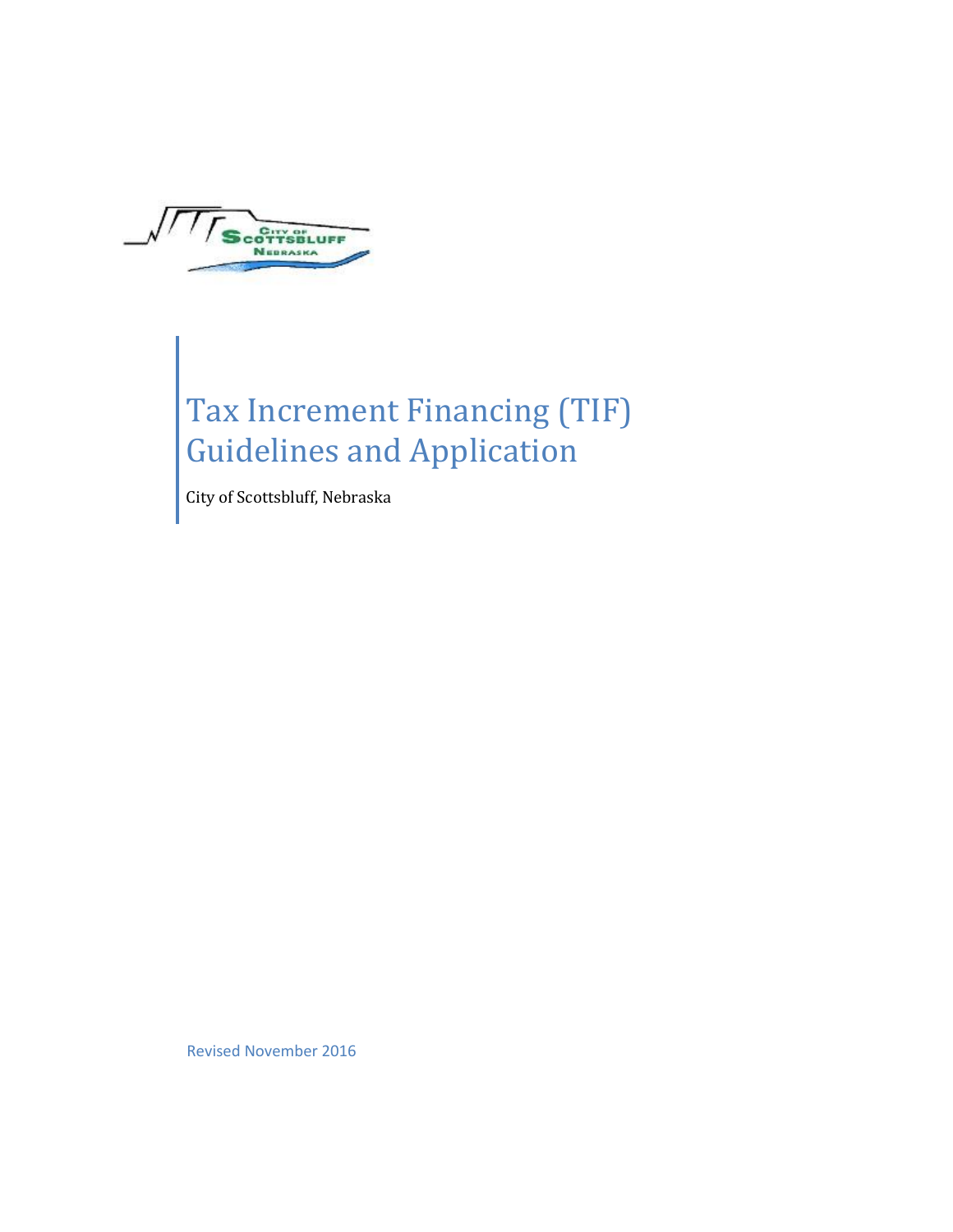### **I. INTRODUCTION**

The purpose of this guide is to describe the criteria for the use of Tax Increment Financing (TIF) and the procedures which will be used by the City of Scottsbluff City Council, Planning Commission, and Community Redevelopment Authority for evaluating proposals requesting TIF for projects within the City of Scottsbluff, Nebraska. The implementation of TIF is governed by Nebraska's Community Development Law, Sections 18-2101 – 18-2144. The following are guidelines only, TIF applications and plans are always subject to final approval by the City.

#### *What is TIF?*

One of the best tools the City has to incentivize the redevelopment of blighted and substandard properties is Tax Increment Financing (TIF). Properties located in blighted and substandard areas can be extremely expensive to demolish, rehabilitate and develop. TIF can make development or redevelopment of these sites financially feasible by providing funding for the acquisition of these sites, demolition of existing structures, and other eligible site improvements.

In 1980, the voters of the State of Nebraska approved a constitutional amendment permitting the use of TIF to help finance redevelopment projects. TIF funds generally allow for acquisition of property, site preparation, and construction of public improvements associated with projects. In 1984, State voters approved an additional constitutional amendment extending the use of TIF to help finance rehabilitation projects as well.

TIF in Nebraska is primarily designed to finance certain eligible costs (further explained below) associated with a private development project. Essentially, the property tax increases resulting from a development are targeted to repay the eligible costs required by a project. TIF provides a means of encouraging private investment in areas in need of redevelopment, especially in deteriorating areas, by allowing city governments to devote, for up to 15 years, increases in specific property tax revenue as a result of the redevelopment to repay the eligible costs. The chart below demonstrates the public and private benefits of TIF.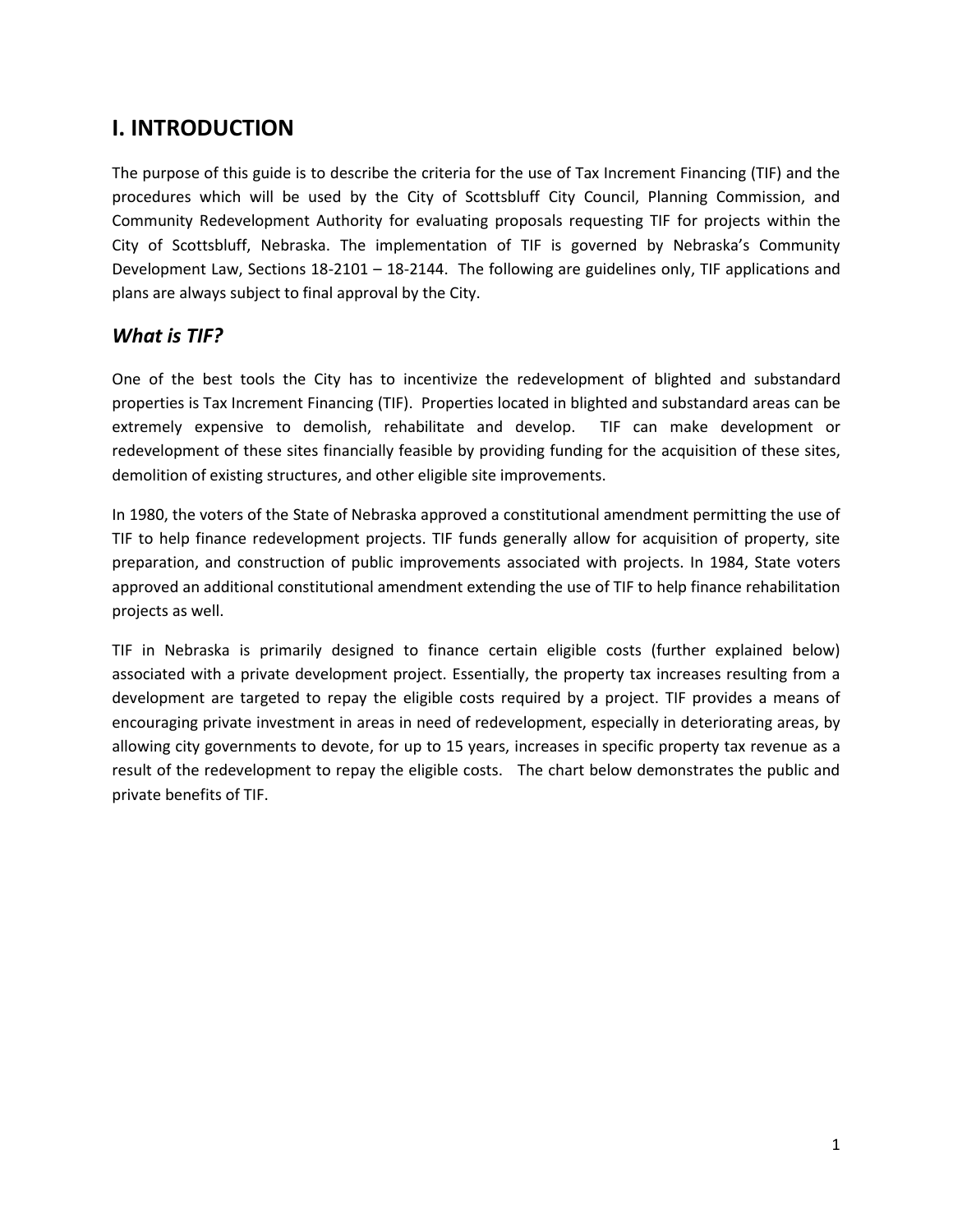#### **A True Public/Private Tool**



NOTE: Typically there is a sharp increase in assessed valuation within the first few years, then a plateau or gradual increase in valuation.

TIF has emerged as one of the City of Scottsbluff's most effective redevelopment and economic development tools, but it is important to remember that there are several restrictions to TIF. TIF can only be utilized in areas that the City has designated as "blighted and substandard." State statute also requires that any project utilizing TIF must pass the "but-for" test, meaning that the project would not be economically feasible without the use of TIF. TIF is an extremely important tool for redevelopment, and when used correctly, is of great benefit to the City and private developers.

### **II. PROGRAM GOALS**

The City's Comprehensive Plan**,** adopted in 2016, developed a community vision based on the input of a large representation of the City's residents. The following four development principles were identified to guide the implementation of this Community Vision. TIF projects that adhere to these principles will be of highest priority to the City. Please note that the principles listed below are an abbreviated version of the principles listed in the Comprehensive Plan. The Comprehensive Plan can be found on the City's website (Scottsbluff.org) or can be obtained at City Hall and should be referred to for a more complete description of these principles.

# **Community Vision**

**Scottsbluff will be a place where current and future generations want to pursue their aspirationsa place of opportunity.**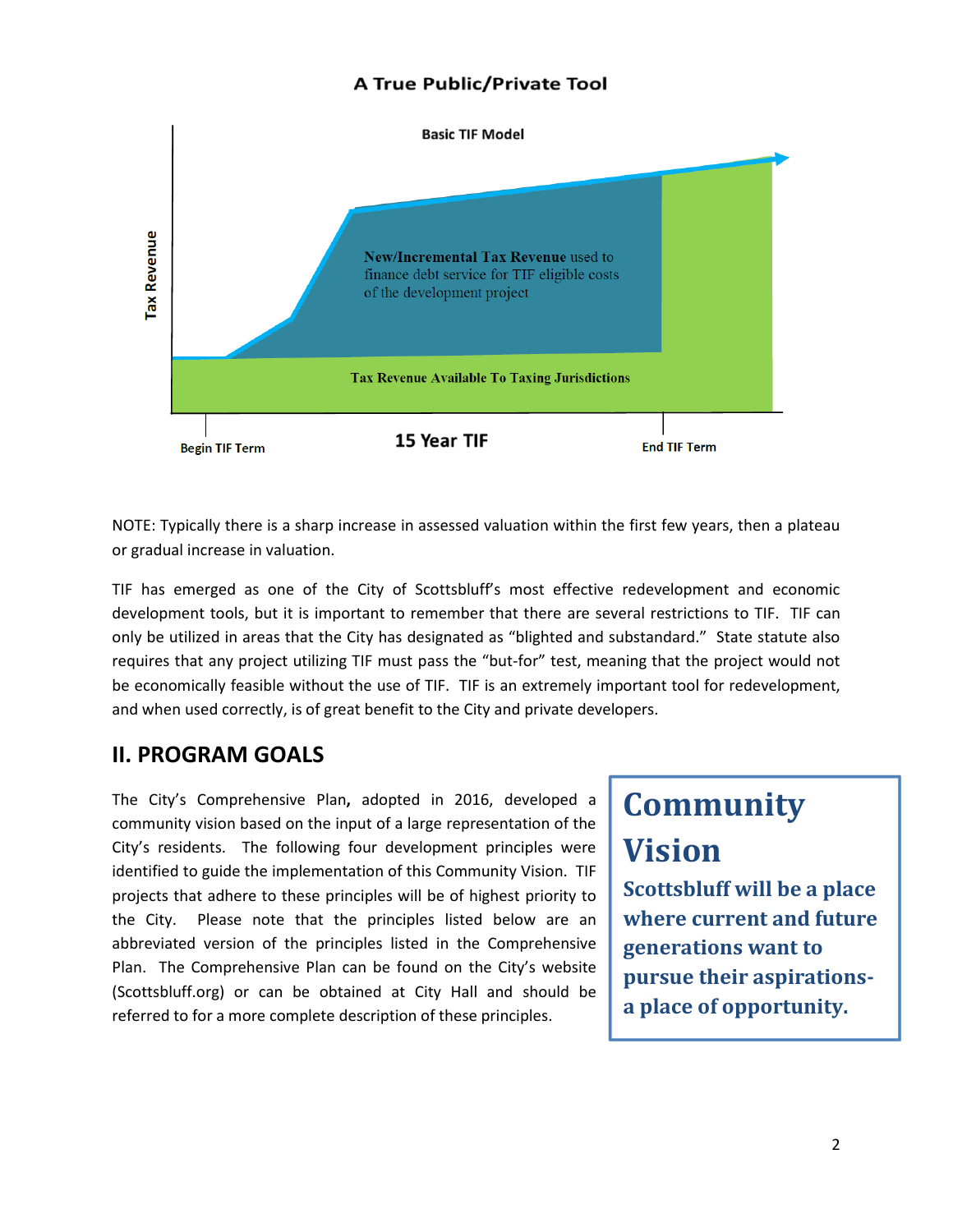#### *Interconnection of neighborhoods and amenities*

The interconnection of neighborhoods and amenities means where residents live will be connected to the places and things they utilize. It also promotes safe and efficient movement of goods and people to and from other communities and around the City.

#### *Sustainable development*

Development should be responsive to the market and social needs of the region and City infrastructure and policies should accommodate development's swift responsiveness. City investments should be fiscally conservative and equitable throughout the City. Growth will not saddle future generations with long term environmental or economic burdens. Development and redevelopment will best respond to the needs of the community if the community is involved in shaping those plans. Included in this strategy are:

- Prioritization of infill development through incentives, residential home rehabilitation, and Brownfields redevelopment.
- Redevelopment in blighted areas that holistically address the economic, social, business, and physical health needs of the community.
- Build a strong community core through place making, mixes of uses, integration of motorized and non-motorized transportation options, and strategic investments for social and economic stability.

#### *Access to culture and recreation*

Recreational and entertainment amenities should be woven into the fabric of the community. These amenities include parks and outdoor spaces, playgrounds, sidewalks, walking trails, pools, entertainment venues, restaurants, and plazas. Integrating these amenities into the shared spaces in the community works to promote a community where people want to be and improve the wellness of the community.

#### *Strong neighborhoods and places rooted in our unique character*

Communities that make investments to improve quality of life and sense of place are the communities where people and businesses are moving. Scottsbluff will continue to bring energy, stability, and business to the community through place-based development. Enhancing the lived experiences and cultural experiences in the community strengthens the bond residents feel to remain in or return to the community. Scottsbluff also knows strong neighborhoods and housing options help build a strong workforce and healthy families. Together, strong neighborhoods and memorable places help residents grow roots in the community and attract others to live and invest here.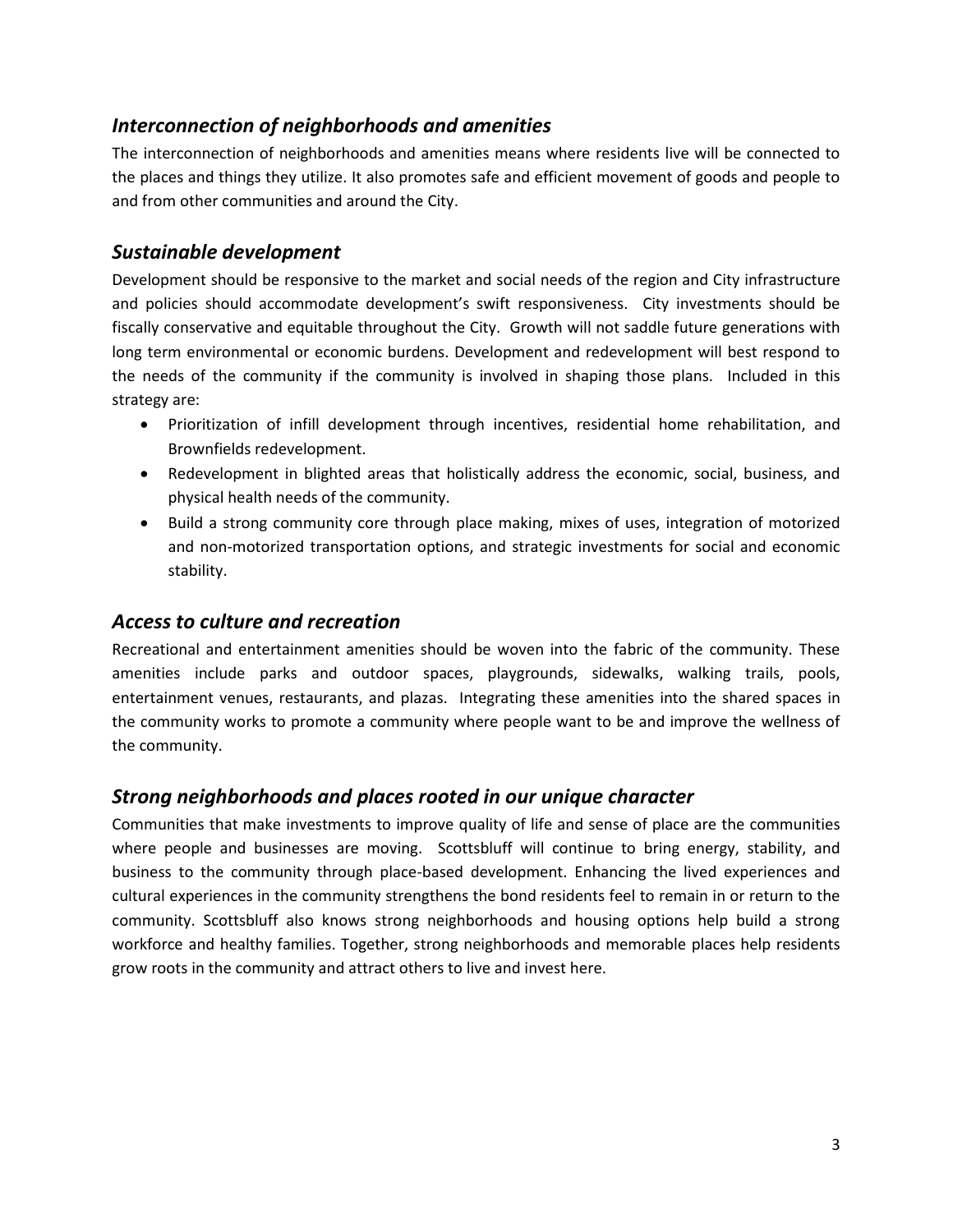### **III. PROGRAM CRITERIA**

#### *Mandatory Criteria of the TIF Program*

Applications for TIF assistance **must meet** the mandatory criteria in order for the project to be considered. The application must demonstrate how the project meets the required criteria. A project **must meet each of the following** criteria:

- 1. The project must be located within an area that has been designated as blighted and substandard or within an area eligible for a designation as blighted and substandard as required and set forth by State Statute. See the City of Scottsbluff website (Scottsbluff.org). **(Community Development Law**  §**18-2109)** 
	- A.) If the proposed TIF project is not within an area designated as blighted and substandard, the applicant may submit a written request to the City of Scottsbluff requesting a study to determine whether the area meets the statutory definition. The City will then prepare a blighted and substandard study at the cost of the developer. An applicant may also submit to the City a blighted and substandard study for the City's review and use in determining whether an area qualifies as blighted and substandard.
	- B.) The qualification of an area as blighted and substandard does not automatically mean the City will designate the area as blighted and substandard. Making such a designation remains in the sole and absolute discretion of the City Council.
- 2. The use of TIF for the project will not result in a loss of pre-existing tax revenues to the City and other taxing jurisdictions and the costs and benefits of the project are in the long-term best interest of the community. **(Community Development Law** §**18-2113 and** §**18-2116)**
- 3. The applicant is able to demonstrate that the project would not be **economically feasible** and would not occur in the blighted and substandard area without the use of TIF. Return on investment assists in determining the economic feasibility of the project. **(Community Development Law** §**18-2113 and**  §**18-2116)**
- 4. The project must further the objectives of the City's Comprehensive Plan. See Section II, Program Goals, for the main principles set forth by the City of Scottsbluff Comprehensive Plan. **(Community Development Law** §**18-2112 and** §**18-2116)**

#### *Other Criteria and Considerations of the TIF Program*

1. The applicant must secure financing or be able to show a financial ability to complete the project, including any public improvements, as required. The financial ability can be contingent on TIF being granted. However the applicant must understand that TIF typically only pays for a small portion of a project. The incremental tax allocations paid into Scotts Bluff County are forwarded to the owner/developer, or their assignees, as they are received by the County, to amortize the TIF loan. Except for the incremental tax allocations for the permitted term, the City assumes no responsibility for the repayment of any TIF loan.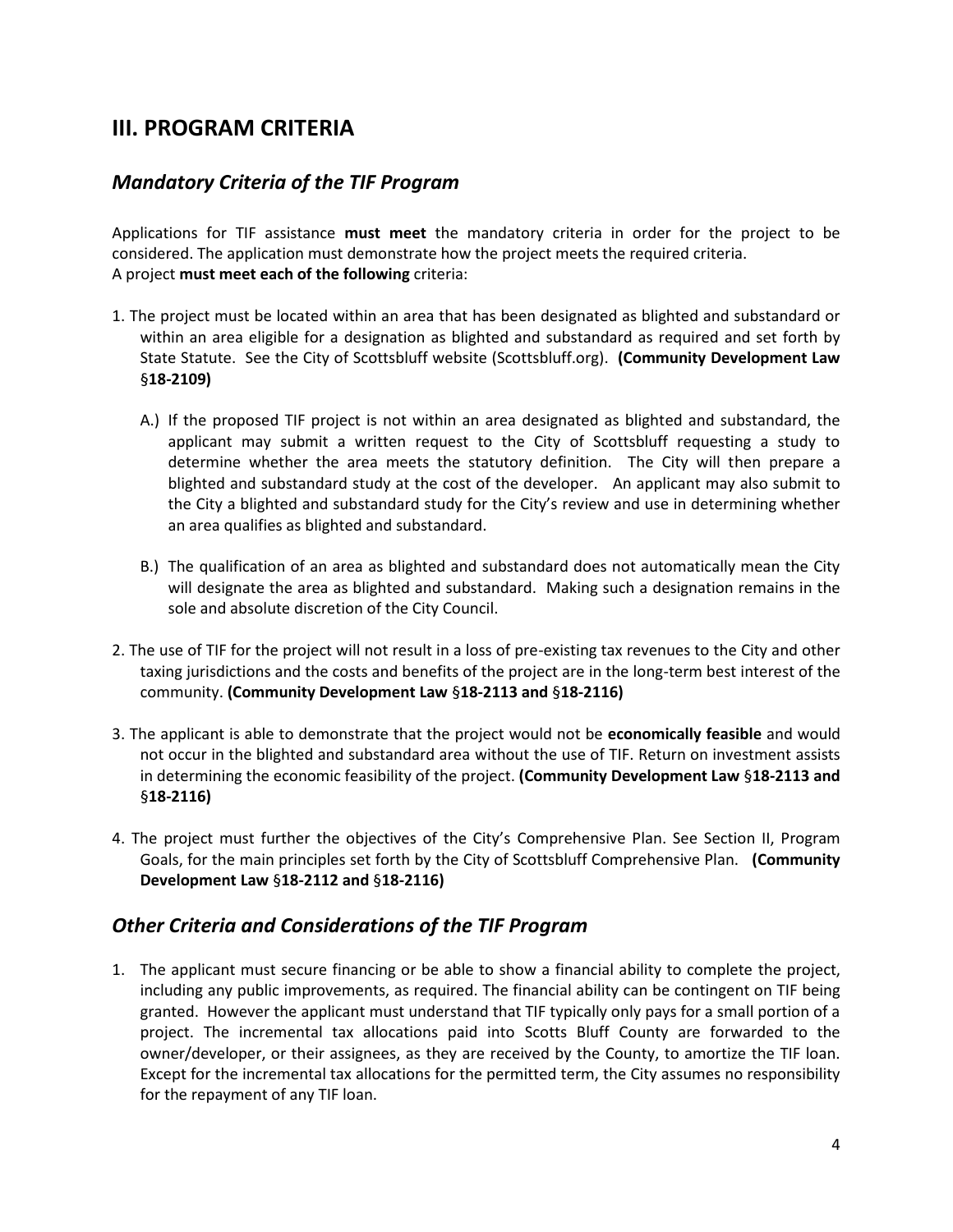- 2. The City assumes no responsibility for selling or purchasing any TIF loan or bond.
- 3. All TIF projects must comply with City codes and zoning ordinances, and will be approved subject to compliance with these codes and zoning ordinances, to include urban design review, when applicable.
	- **a) A TIF pre-application meeting must be scheduled for all proposed TIF projects that will include City staff as designated by the City Manager.**
	- **b)** A Site Plan Review is highly encouraged to determine if the site complies with the current ordinance and addresses the required public improvements. To request a Site Plan Review, contact the City of Scottsbluff at (308) 630-6254.
	- **c) No Building Permit will be issued based on a site plan that does not comply with the provisions of the City's Zoning Ordinance.**
- 4. The City will not consider applications for projects which will not support at least a \$50,000.00 TIF bond or do not have at least \$50,000.00 in TIF eligible costs.

### *Uses of TIF*

TIF is primarily designed to finance public improvements associated with a project.

The following are considered TIF eligible costs:

- Total amount of public improvements associated with the TIF redevelopment project plan. Public improvements can be located on a redevelopment project site, directly adjacent to the redevelopment project site, or within the general vicinity of the redevelopment project site if those improvements are necessary for or associated with the project.
- Acquisition costs of redevelopment project sites.
- Site preparation, demolition, grading, surcharging, special foundations, and other predevelopment work prior to construction of the project such as architectural and engineering services related to the project as well as environmental services and studies.
- Utility extensions and hookups.
- Rehabilitation, major renovations, and retrofitting of structures within the redevelopment project area. TIF **will not cover** normal maintenance and repair costs.
- Public parking.
- Traffic studies, market studies, and appraisals associated with the redevelopment project site.
- TIF fees.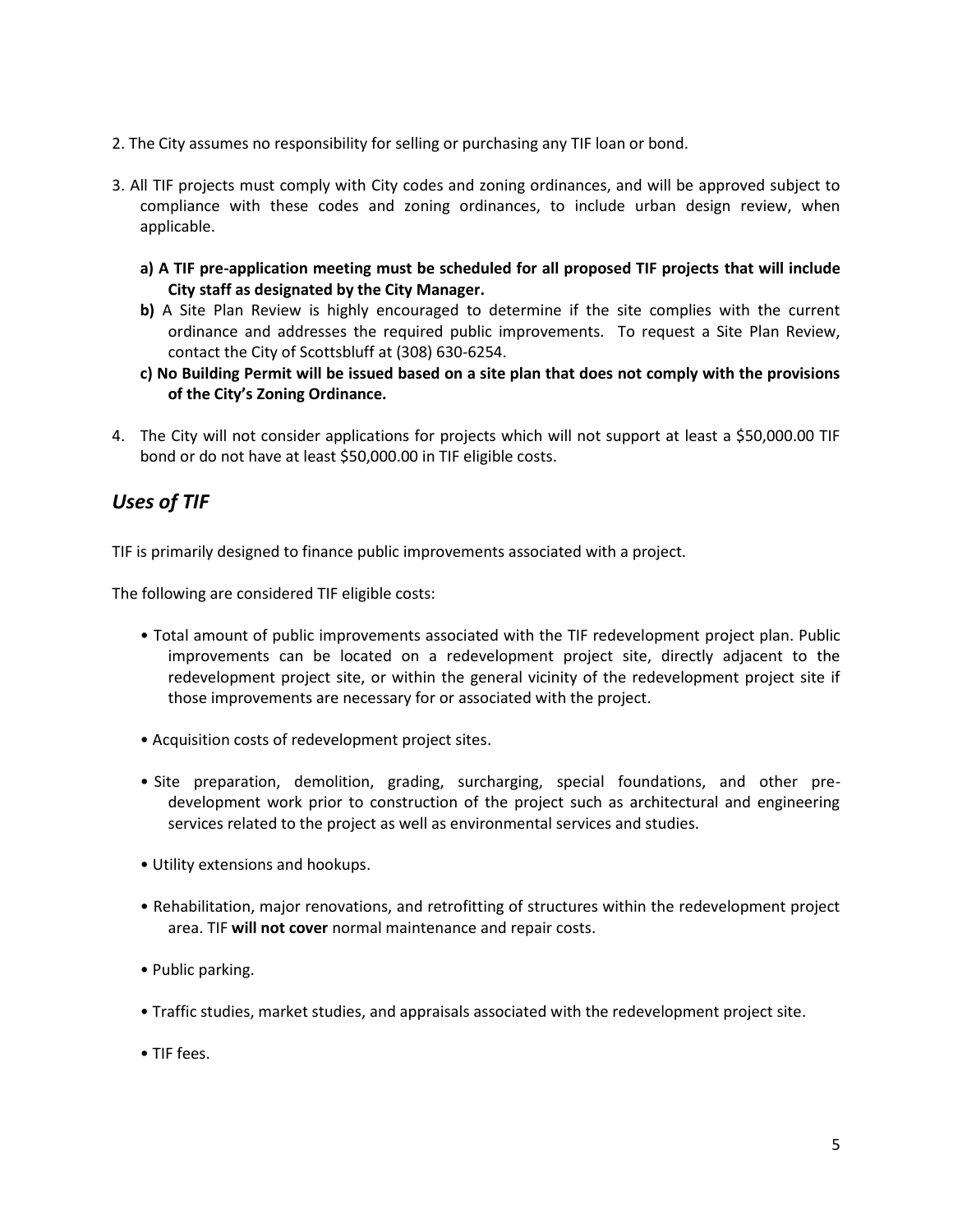### **IV. PROJECT SELECTION**

#### *Application Process*(See separate TIF Application Form attached to these Guidelines)

The City Manager or designee should be the applicant's primary point of contact for the project. This will help ensure that the TIF application, Redevelopment Plan and Redevelopment Agreement approval process are consistent with the timelines for other project site requirement(s) and approvals.

All applications for TIF must be submitted to the City of Scottsbluff for review before initially presenting the application to the Community Redevelopment Authority (CRA). Submittal of the application generally establishes when the Redevelopment Project Plan will be presented to the CRA. CRA meetings are generally scheduled for the 4<sup>th</sup> Monday of each month at 5:00pm. This scheduled date may change due to holidays or other circumstances. The applicant will be contacted to give a brief presentation to the CRA regarding the TIF project. The TIF Application Submittal Deadline is fourteen (14) business days prior to the CRA meeting at which the application will be presented.

**On the TIF Submittal Deadline Date by noon:** 

- **Submit one (1) hard copy of the entire, completed TIF Application,**
- **Email an electronic copy of the TIF Application,**
- **•** Submit the \$250.00 TIF Application Fee.

The TIF application will be evaluated by City Staff, which may request further information from the applicant or require revisions to the application. After final evaluation of the TIF application that is determined to be ready to move forward, the applicant will be notified to:

- **Submit three (3) hard copies of the** *revised (if applicable),* **completed TIF Application,**
- **Email the** *revised (if applicable),* **completed TIF Application.**

Also, the applicant will be notified of the appropriate meetings to attend to present the TIF project. Once the CRA has provided its recommendation and approval of the initial application, a Redevelopment Project Plan will be prepared by City Staff, **OR** the applicant can hire a qualified person to prepare the plan. If the City Staff prepares the Redevelopment Project Plan, it will be ready within 30 days after application approval and payment of the processing fees (explained below), absent circumstances beyond the City's control.

### **V. APPROVAL PROCESS**

After approval of the application by the Community Redevelopment Authority, the project goes through the following process:

1. **Preparation of a Redevelopment Project Plan**: The Redevelopment Plan has certain statutory requirements and will include a definition of the Tax Increment Project Area. It will also contain information about the use of TIF funds. City Staff can prepare the Plan with the assistance of the Developer. **Alternately,** the applicant can hire a qualified person to prepare the Plan and submit that plan to the City for consideration. If the applicant submits a Plan to the City staff, the City staff may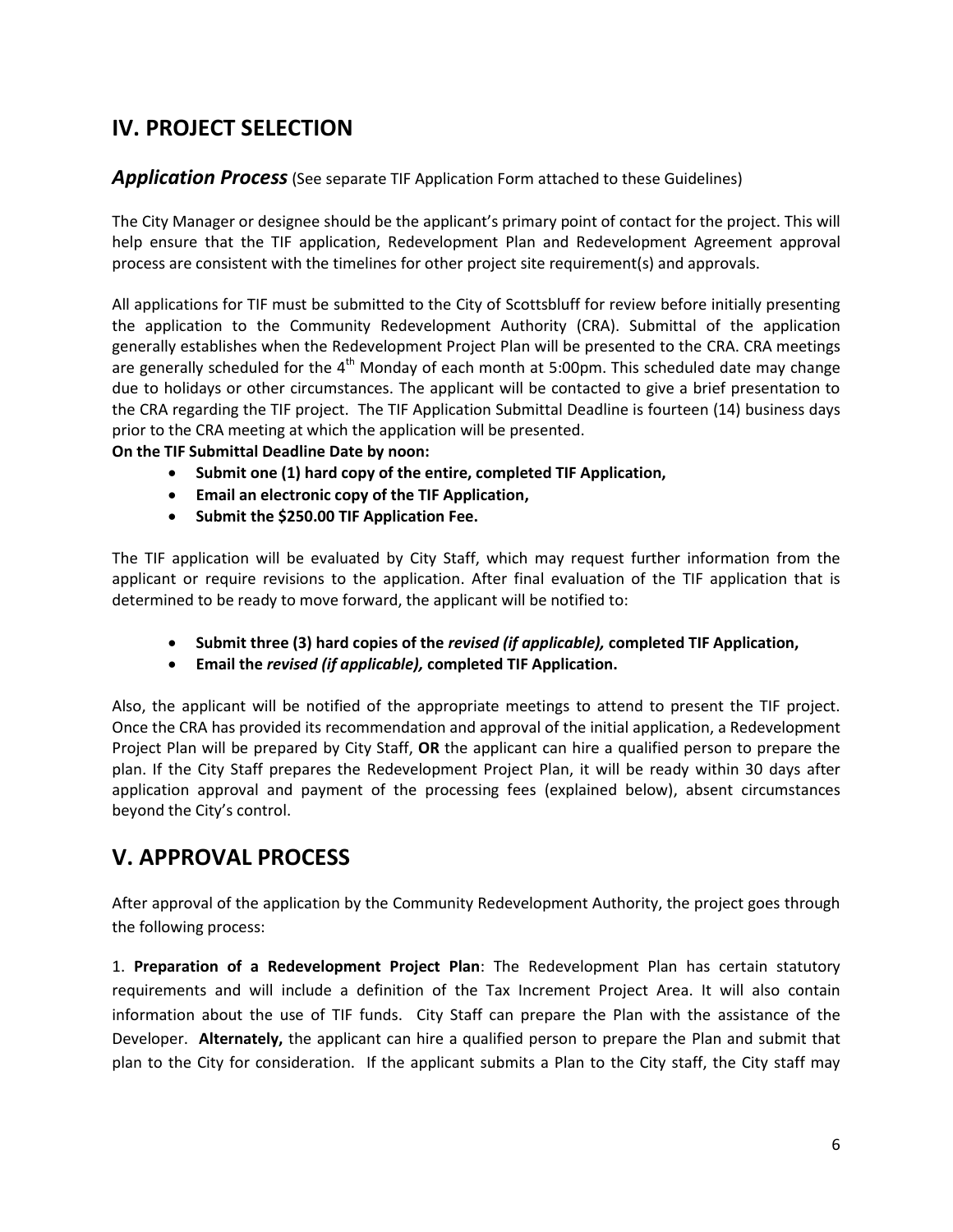require certain revisions to the Plan prior to submitting the plan to the Planning Commission (see next step).

2. **Approval of the Redevelopment Plan**: The Plan is first submitted to the Planning Commission for its recommendation as to whether or not the plan is consistent with the goals set out in the Comprehensive Plan. The Planning Commission will also hold a public hearing to allow for public input on the project. Following the Planning Commission recommendation, the Plan is then submitted to the CRA for review. The CRA will make a recommendation regarding the Plan to City Council. The Plan is then forwarded to City Council for a public hearing. Following the public hearing, City Council can approve a resolution adopting the Redevelopment Plan.

3. **Approval of the Redevelopment Agreement**: Following approval of the Redevelopment Plan, the City and the owner/developer negotiate a Redevelopment Agreement. The Agreement sets forth the mutual responsibilities of both parties and may include the financial terms of the project. As part of the agreement process, the owner/developer will either demonstrate that they can finance the TIF bond or negotiate loan terms with a private lender. The Redevelopment Agreement will then be submitted to the CRA for approval. The CRA may simultaneously authorize the TIF bond. However, a TIF bond will not be issued by the CRA until eligible project costs are incurred. Interest rates on bonds will be determined by the market at the time the bond is issued.

### **VI. TIF FEE STRUCTURE**

The fee structure for TIF projects are as follows:

1. An initial application fee of \$250.00 – due upon submission of the TIF application

2. Upon conceptual approval of TIF application by the CRA, a processing fee based on the schedule below shall be remitted if the applicant wishes a Plan to be created and considered by the Planning Commission, CRA, and City Council. The processing fee is intended to cover the City's costs and expenses in creating and/or reviewing the Plan and running the Plan through the appropriate approval process.

The processing fee shall be paid prior to the City's preparation and/or review of the Plan. If the processing fee has not been paid for a period of six (6) months after notification of conceptual approval, the application shall be deemed abandoned and the application fee forfeited. The processing fee schedule is as follows:

- If the estimated TIF proceeds available for the Project are \$50,000.00 to \$75,000.00, the processing fee shall be equal to 5% of the estimated TIF proceeds, and the processing fee will also cover the administrative fee.
- If the estimated TIF proceeds available for the Project are \$75,000.01 to \$100,000.00, the processing fee shall be equal to 8% of the estimated TIF proceeds, and the processing fee will also cover the administrative fee.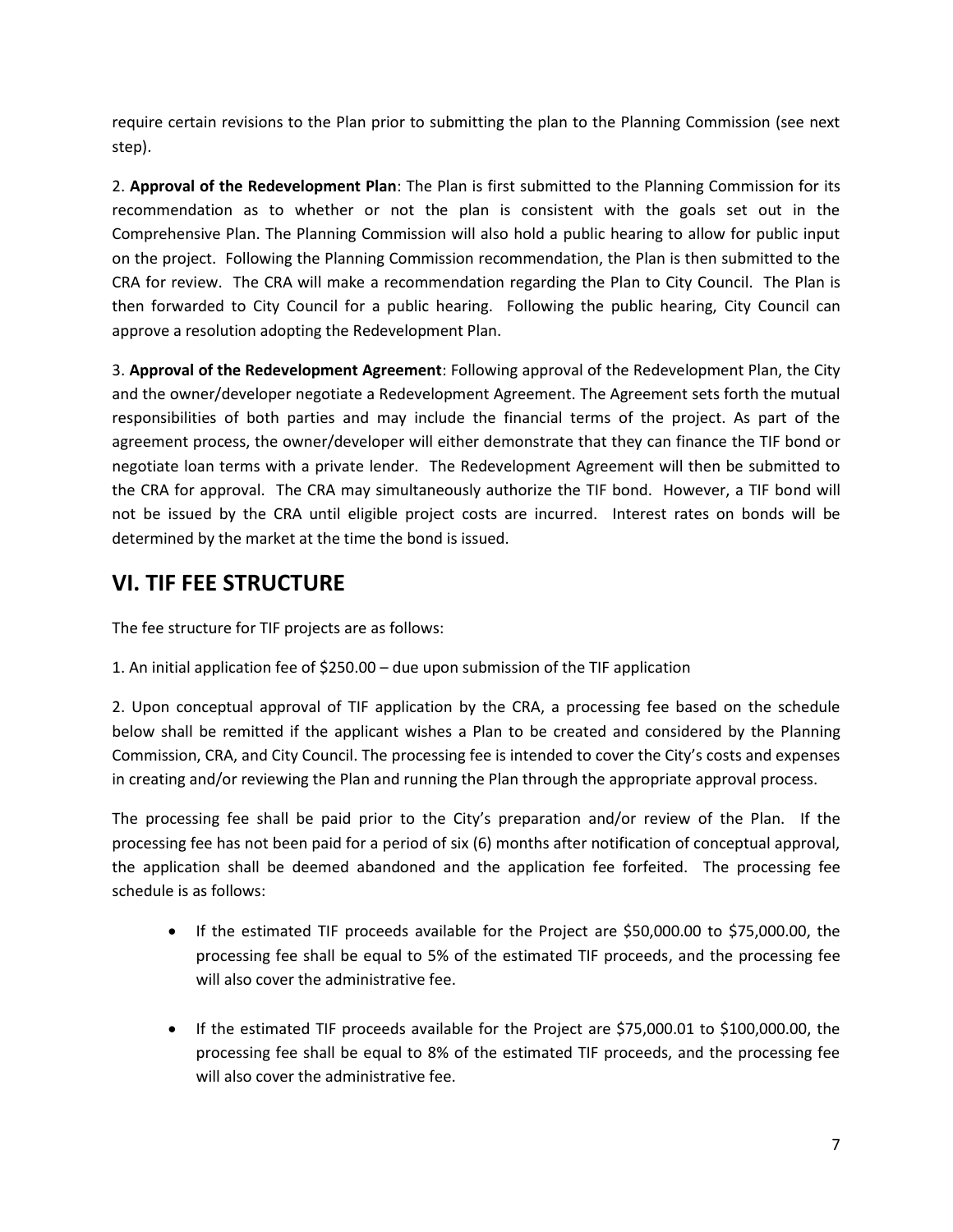• If the estimated TIF proceeds available for the Project are over \$100,000.00, the processing fee shall be the greater of (a) \$5,000.00 or (b) 1% of the estimated TIF proceeds. This processing fee will be in addition to the administrative fee set forth below.

3. Upon approval of the Redevelopment Plan and Redevelopment Agreement, the person or organization receiving the TIF Proceeds estimated to be over \$100,000.00 shall pay an administrative fee of \$5,000. The administrative fee is intended to cover the City's costs and expenses of administering the TIF bond during its life.

| <b>Estimated TIF</b> | <b>Application Fee</b> | <b>Processing Fee</b> | Administrative        | <b>Total</b> |
|----------------------|------------------------|-----------------------|-----------------------|--------------|
| <b>Proceeds</b>      |                        |                       | <b>Fee</b>            |              |
| \$50,000.00          | \$250.00               | \$2,500.00 (5%)       | Included in           | \$2,750.00   |
|                      |                        |                       | <b>Processing Fee</b> |              |
| \$75,000.00          | \$250.00               | \$3,750.00 (5%)       | Included in           | \$4,000.00   |
|                      |                        |                       | <b>Processing Fee</b> |              |
| \$80,000.00          | \$250.00               | \$6,400.00 (8%)       | Included in           | \$6,650.00   |
|                      |                        |                       | <b>Processing Fee</b> |              |
| \$100,000.00         | \$250.00               | \$8,000.00 (8%)       | Included in           | \$8,250.00   |
|                      |                        |                       | <b>Processing Fee</b> |              |
| \$110,000.00         | \$250.00               | \$5,000.00 (minimum)  | \$5,000.00            | \$10,250.00  |
| \$350,000.00         | \$250.00               | \$5,000.00 (minimum)  | \$5,000.00            | \$10,250.00  |
| \$500,000.00         | \$250.00               | \$5,000.00 (1%)       | \$5,000.00            | \$10,250.00  |
| \$600,000.00         | \$250.00               | \$6,000.00 (1%)       | \$5,000.00            | \$11,250.00  |
| \$1,000,000.00       | \$250.00               | \$10,000.00 (1%)      | \$5,000.00            | \$15,250.00  |

Below are examples of the Fees due to the City for particular projects:

## **VII. POLICY**

This policy shall be reviewed and updated as necessary. Any changes shall be approved by the City Manager and submitted to the Mayor and City Council for their approval.

### **VIII. DISCLAIMER**

This Policy contains general guidance only and shall not be deemed a contract or promise by the City or any of its departments to provide TIF proceeds or any services outlined above. All timelines set forth herein are approximations only and while developers may use these timelines for planning purposes, they should not rely on such timelines, nor shall the City, the CRA, the Planning Commission, or any of their respective officers, agents, and employees be liable for not strictly adhering to any deadline set forth or implied herein. The City, by and through the City Manager, reserves the right to reasonably alter these policies or equitably adjust the fee charged in connection with any project if, in the City Manager's discretion such alterations or adjustments are in the best interest of the City. Nothing herein, including the payment of any fees, shall guarantee TIF to any person or entity. The receipt of TIF is subject to the developer meeting all statutory and local requirements of TIF and the approval of the City.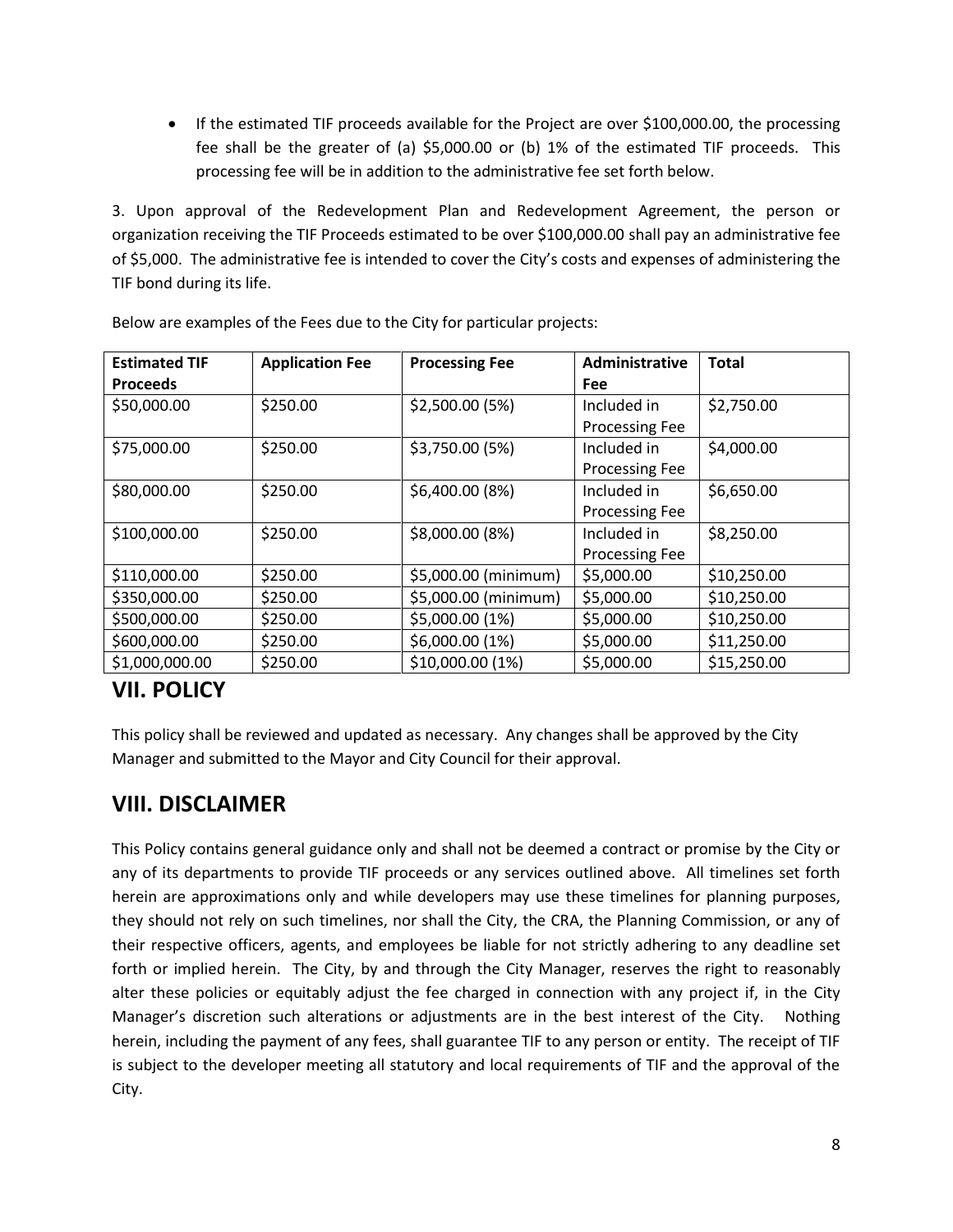#### APPLICATION FOR TAX INCREMENT FINANCING

Please note that the following application must be typed prior to submission to the City of Scottsbluff. You should attach additional pages when necessary. The applicant (s) or a designated representative must be present at the Community Redevelopment Authority (CRA), Planning Commission, and City Council meetings to answer any questions related to the project. Proper notice of both meetings will be given to applicants by City Staff. **Failure to complete any of these application requirements may result in ineligibility for or delay of approval of Tax Increment Financing.**

**1. Please state, the name, address, telephone number and email address of the Redeveloper(s) (the applicant). If the Redeveloper is a business entity, please include the name of the designated representative of the business and the position title.** 

**\_\_\_\_\_\_\_\_\_\_\_\_\_\_\_\_\_\_\_\_\_\_\_\_\_\_\_\_\_\_\_\_\_\_\_\_\_\_\_\_\_\_\_\_\_\_\_\_\_\_\_\_\_\_\_\_\_\_\_\_\_\_\_\_\_\_\_\_\_\_\_\_\_\_\_\_\_\_**

**\_\_\_\_\_\_\_\_\_\_\_\_\_\_\_\_\_\_\_\_\_\_\_\_\_\_\_\_\_\_\_\_\_\_\_\_\_\_\_\_\_\_\_\_\_\_\_\_\_\_\_\_\_\_\_\_\_\_\_\_\_\_\_\_\_\_\_\_\_\_\_\_\_\_\_\_\_\_**

**2. Please describe the property to be redeveloped (the "Project Site") by address, legal description, or, if necessary, general location. Please include all parcel numbers included in the Project Site. These can be obtained from the Scotts Bluff County Assessor website:**  <http://www.scottsbluffcounty.org/assessor/assessor-disclaimer-do.html>**. Please attach a map of the Project Site if available.**

**\_\_\_\_\_\_\_\_\_\_\_\_\_\_\_\_\_\_\_\_\_\_\_\_\_\_\_\_\_\_\_\_\_\_\_\_\_\_\_\_\_\_\_\_\_\_\_\_\_\_\_\_\_\_\_\_\_\_\_\_\_\_\_\_\_\_\_\_\_\_\_\_\_\_\_\_\_\_**

**\_\_\_\_\_\_\_\_\_\_\_\_\_\_\_\_\_\_\_\_\_\_\_\_\_\_\_\_\_\_\_\_\_\_\_\_\_\_\_\_\_\_\_\_\_\_\_\_\_\_\_\_\_\_\_\_\_\_\_\_\_\_\_\_\_\_\_\_\_\_\_\_\_\_\_\_\_\_**

**3. Please describe the existing uses and condition of the Project Site.**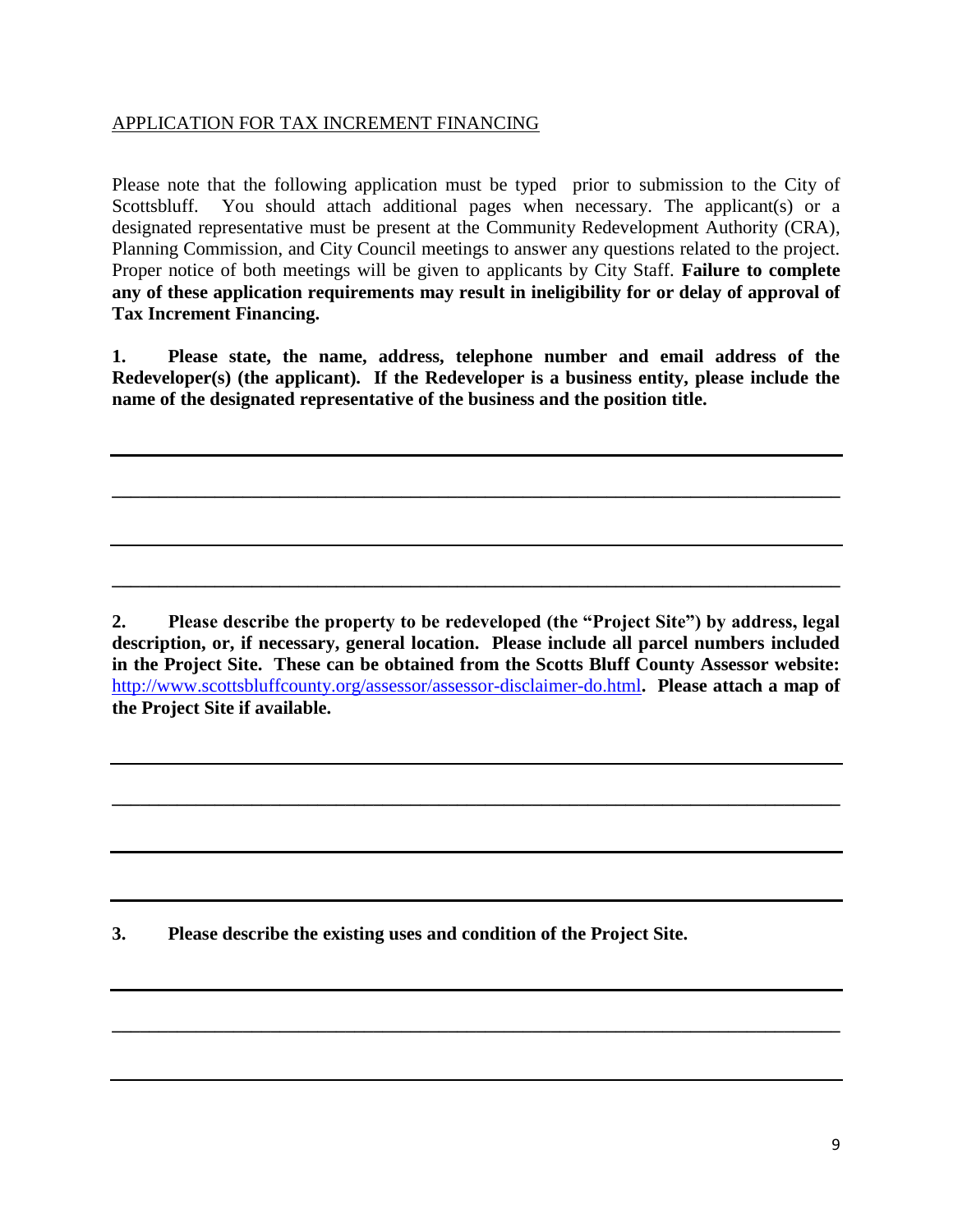**4. If you do not currently own the Project Site, please explain your plan for acquiring the Project Site, including whether you have a current agreement to acquire the Project Site.**

**\_\_\_\_\_\_\_\_\_\_\_\_\_\_\_\_\_\_\_\_\_\_\_\_\_\_\_\_\_\_\_\_\_\_\_\_\_\_\_\_\_\_\_\_\_\_\_\_\_\_\_\_\_\_\_\_\_\_\_\_\_\_\_\_\_\_\_\_\_\_\_\_\_\_\_\_\_\_**

#### **5. Please describe the Redevelopment Plan on the Project Site. In your description, please address (please include your answers in an attached document):**

**\_\_\_\_\_\_\_\_\_\_\_\_\_\_\_\_\_\_\_\_\_\_\_\_\_\_\_\_\_\_\_\_\_\_\_\_\_\_\_\_\_\_\_\_\_\_\_\_\_\_\_\_\_\_\_\_\_\_\_\_\_\_\_\_\_\_\_\_\_\_\_\_\_\_\_\_\_\_**

- A. Proposed land uses after redevelopment (please attach a land use plan if available).
- B. The necessity of and plan to demolish or remove structures.
- C. Land coverage and building intensities in the Project Site after redevelopment (please attach a site plan if available).
- D. Standards of population densities in the Project Site expected after redevelopment.
- E. A statement of any proposed changes to zoning, street layouts, building codes, or ordinances.
- F. A statement of any planned subdivision to the Project Site.
- G. A statement of additional public facilities and utilities required to support the Project Site after redevelopment.
- H. Employment within the Project Site before and after redevelopment.
- I. Any other information you deem relevant.

#### **6. Please itemize your estimated project costs (please attach copies of bids or estimates to support estimated project costs):**

| A. Land Acquisition (if applicable): |    |
|--------------------------------------|----|
| B. Site Development (itemize):       | \$ |
| C. Building Cost:                    | \$ |
| D. Architectural & Engineering Fees: | \$ |
| E. Legal Fees:                       | \$ |
| F. Financing Costs:                  | \$ |
| G. Broker Costs:                     |    |
| H. Contingencies:                    | \$ |
| I. Other (itemize):                  |    |
|                                      |    |

TOTAL \$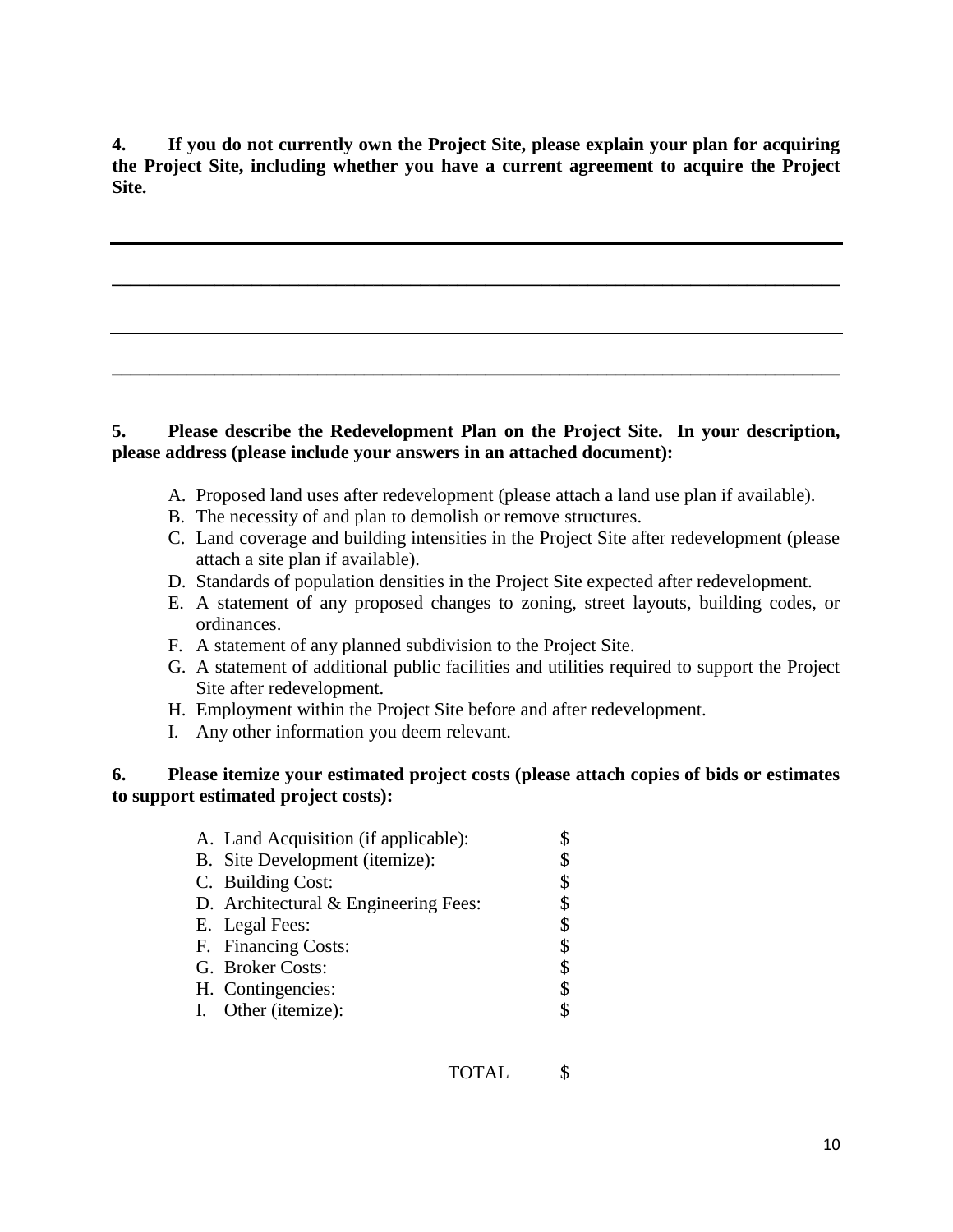**7. Please list the names and addresses of all known architects, engineers, and contractors who will be involved with the Project.**

**\_\_\_\_\_\_\_\_\_\_\_\_\_\_\_\_\_\_\_\_\_\_\_\_\_\_\_\_\_\_\_\_\_\_\_\_\_\_\_\_\_\_\_\_\_\_\_\_\_\_\_\_\_\_\_\_\_\_\_\_\_\_\_\_\_\_\_\_\_\_\_\_\_\_\_\_\_\_**

**\_\_\_\_\_\_\_\_\_\_\_\_\_\_\_\_\_\_\_\_\_\_\_\_\_\_\_\_\_\_\_\_\_\_\_\_\_\_\_\_\_\_\_\_\_\_\_\_\_\_\_\_\_\_\_\_\_\_\_\_\_\_\_\_\_\_\_\_\_\_\_\_\_\_\_\_\_\_**

**\_\_\_\_\_\_\_\_\_\_\_\_\_\_\_\_\_\_\_\_\_\_\_\_\_\_\_\_\_\_\_\_\_\_\_\_\_\_\_\_\_\_\_\_\_\_\_\_\_\_\_\_\_\_\_\_\_\_\_\_\_\_\_\_\_\_\_\_\_\_\_\_\_\_\_\_\_\_**

#### **8. Please itemize the following regarding the valuation of the Project Site:**

- A. Total estimated assessed valuation of Real Property at completion:
- B. Latest property valuation (from R.E. Tax Statement):

#### **9. Please itemize your projected sources of financing for the Project (please include a construction pro forma if available):**

| A.          | Equity:                  |       |  |
|-------------|--------------------------|-------|--|
| <b>B.</b>   | <b>Bank Loan:</b>        |       |  |
| $C_{\cdot}$ | Tax Increment Financing: |       |  |
| D.          | Other (itemize):         |       |  |
|             |                          | TOTAL |  |

#### **10. Please set forth your Project schedule.**

- A. Expected acquisition date (if applicable):
- B. Demolition start date (if applicable):
- C. Construction start date:
- D. Construction completion date:
- E. If project is phased:

Year \_\_\_\_\_\_\_\_\_\_\_\_\_\_\_\_\_\_\_\_\_\_\_\_% Complete

Year \_\_\_\_\_\_\_\_\_\_\_\_\_\_\_\_\_\_\_\_\_\_\_\_% Complete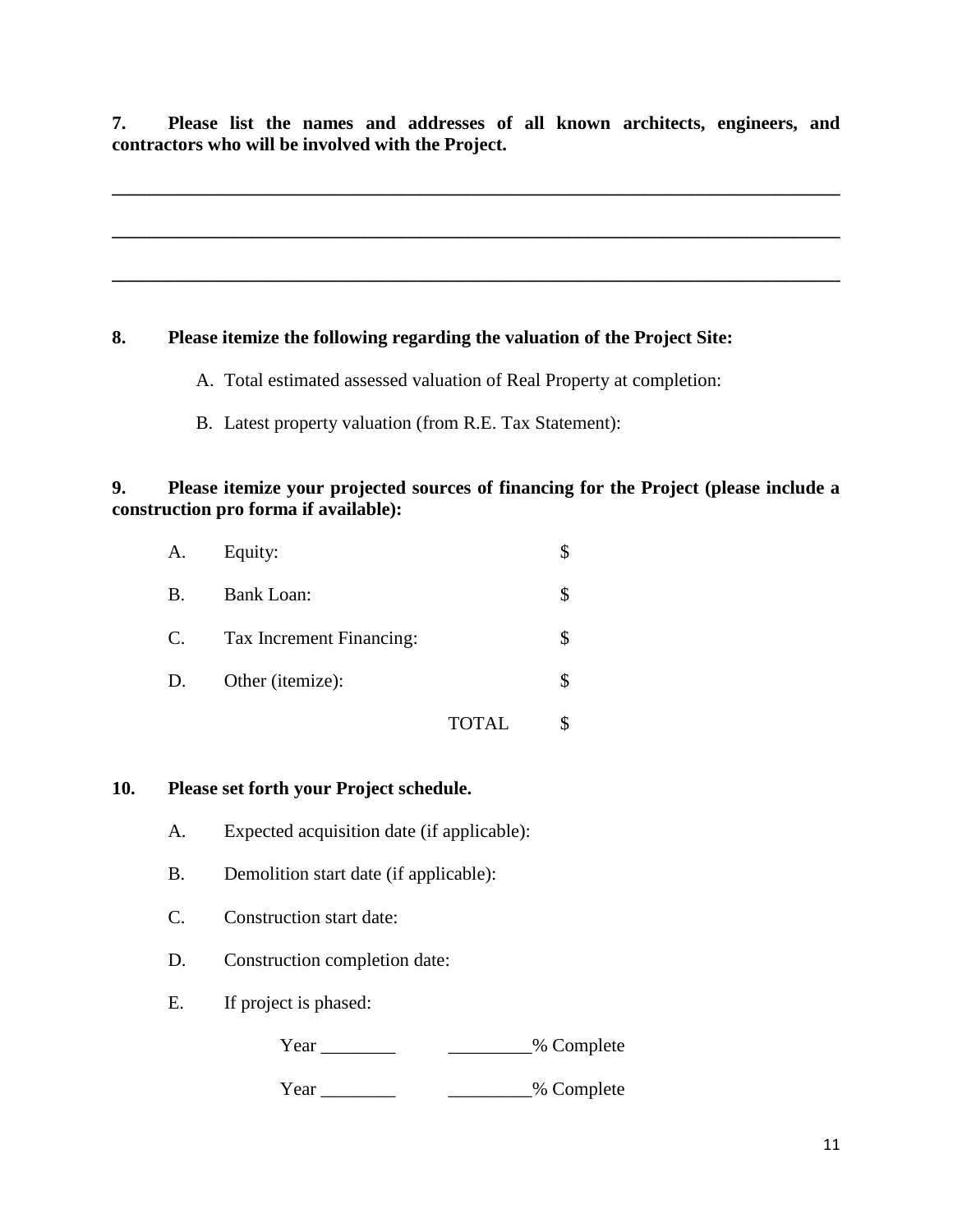Please name any other municipality wherein you, or other entities the applicant has 11. been involved with, has completed developments within the last five years.

#### 12. **Tax Increment Financing Request:**

A. Describe amount and purpose for which Tax Increment Financing is required:

B. Statement of necessity for use of Tax Increment Financing: